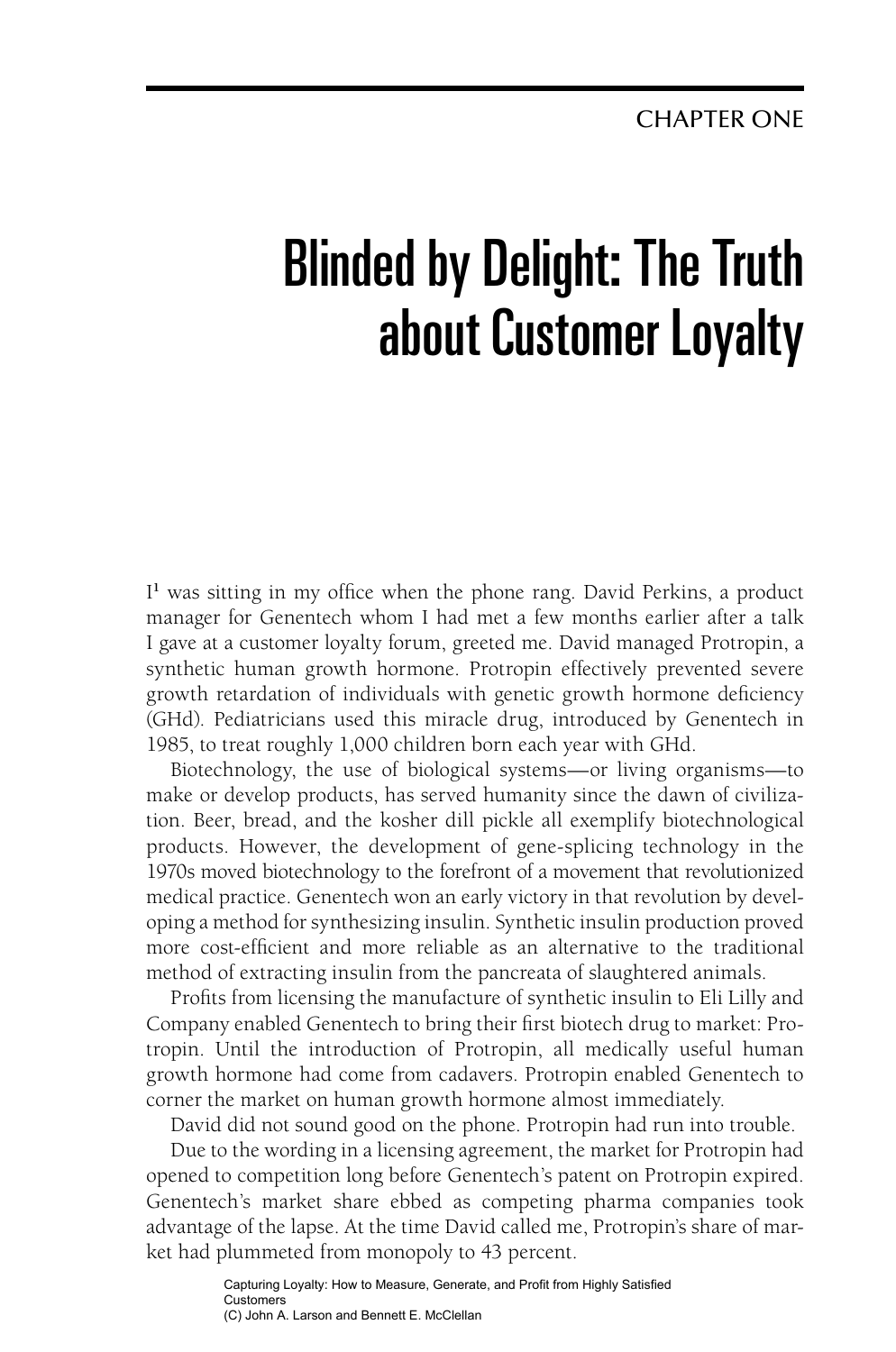David had received an ultimatum: Improve market share or the company would exit the market and redeploy their assets. David feared he might become one of the redeployed assets. He told me that he felt my approach to generating customer loyalty might give Genentech a shot at recovering market share. He reasoned that since no chemical distinction existed between Protropin and its generic competitors, Genentech needed to find ways to distinguish itself in the realm of customer service.

David and I began to work on generating customer loyalty for Protropin. Within a year, Protropin's market share improved by 13 percent. This turnaround especially impressed senior management since it followed six years of steady decline. Revenues from Protropin, which had flattened in an expanding market, began to grow at 10 percent a year. Genentech once again secured its place as a leader in the biotechnology industry. David eventually got redeployed within Genentech, but on the coattails of a rising star, rather than one going in the opposite direction.

How did Protropin's turnaround happen? I'll tell you at the end of this chapter. But first, I want to give you an overview of what it means to generate loyalty in customers.

#### Satisfaction: Necessary but Insufficient

It has taken me 20 years to wade through all the myths, misperceptions, and misunderstandings about what constitutes and what creates customer loyalty. Let me define what I mean by customer loyalty. Here is a simple, easy to observe definition of customer loyalty:

Loyal customers consistently give your business preference over all other competitors.

While a lot of complexity exists around predicting human behavior, it helps to have a clear definition of what customer loyalty actually means. Loyal customers will go out of their way to trade with your company in preference to trading with any other similar business. If a customer shows no particular preference for trading with you over your competitors, you cannot consider that customer loyal.

I have come to three conclusions about what it takes to make loyal customers. I reached these conclusions as a result of work I have done helping scores of companies understand how customer satisfaction translates into customer loyalty.

**First conclusion**: A strong causal link exists between high customer satisfaction and customer loyalty. Individuals who rate themselves as Highly Satisfied Customers on our customer satisfaction surveys become demonstrably loyal customers. What 20 years of research has taught me is that *only* Highly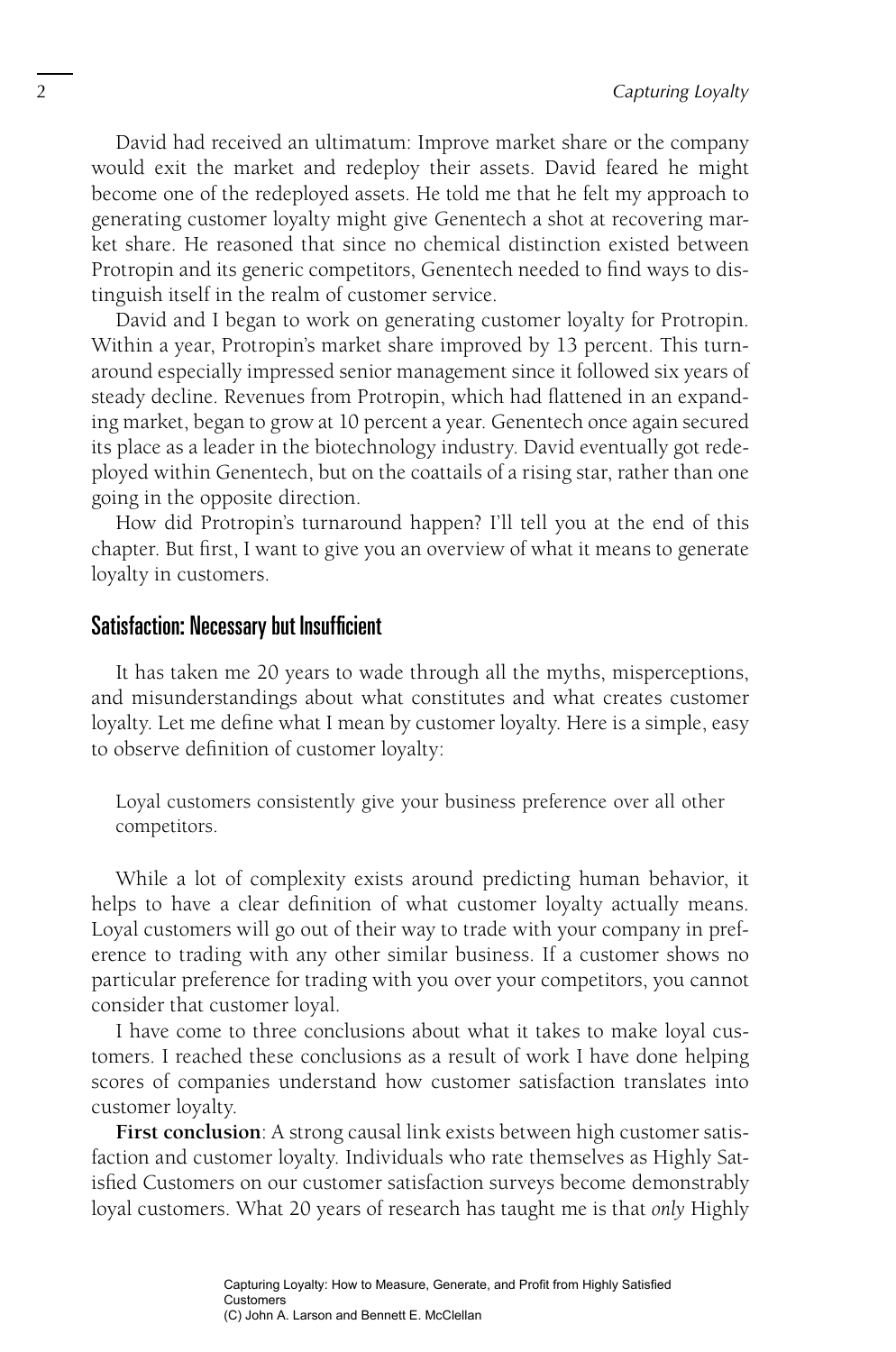Satisfied Customers become loyal in any measurable way. Highly Satisfied Customers exhibit much higher frequency of use, higher ticket price averages, and more frequent repurchase intent than do other kinds of customers. Highly Satisfied Customers drive a business's success. Satisfied customers, while important to a business's overall turnover, remain free agents when it comes to purchasing and repurchasing behavior.

**Second conclusion**: High customer satisfaction has little to do with delight. Rather, high customer satisfaction results from dependably delivering what customers expect. Dependability reduces the perceived risks of transaction for customers who deal with your business when they compare their experiences with you to experiences they have with similar businesses.

We tend to think of "risk" in terms of severe bodily harm or peril. In the commercial world, however, every transaction holds the risk of potential dissatisfaction. Risk simply translates into the potential for disappointment:

- Will the product I purchase deliver the benefits I want?
- Will I be able to complete the transaction in the time I've allotted?
- If I buy the wrong product, will they take it back?
- Can I count on someone to help me find the product I want to buy?
- Will someone show me how to use this product, or will I end up having to figure it out by myself?

All commercial transactions are fraught with transactional and performance risks. There are no exceptions. One can generate a very long list of things that might cause a customer to become less than satisfied with any kind of commercial transaction. Transactional risks represent the commercial equivalent of a high-wire act. A misstep can result in a very shaky experience. Or a misstep can result in a cataclysmic outcome.

Businesses that generate customer loyalty stamp out the risks most likely to affect customers by providing customers with complete surety that they can predict the outcome of every single transaction. While companies sometimes confuse heroic efforts to deliver customer benefits with behavior that creates customer loyalty, heroism does not translate into loyalty. Tales of heroism sound good in retelling. But heroism proves difficult to achieve from day to day. Loyalty comes from customers who consistently experience satisfaction from everyday interactions between buyer and seller.

**Third conclusion**: Consistently reducing risk for buyers requires an institutional imperative. Companies do not earn customer loyalty as a result of any one initiative, any one program, or any one act. Fancy product features alone do not bestow loyalty. Loyalty programs do not capture loyalty. CEOs do not engender customer loyalty, regardless of their charisma quotient.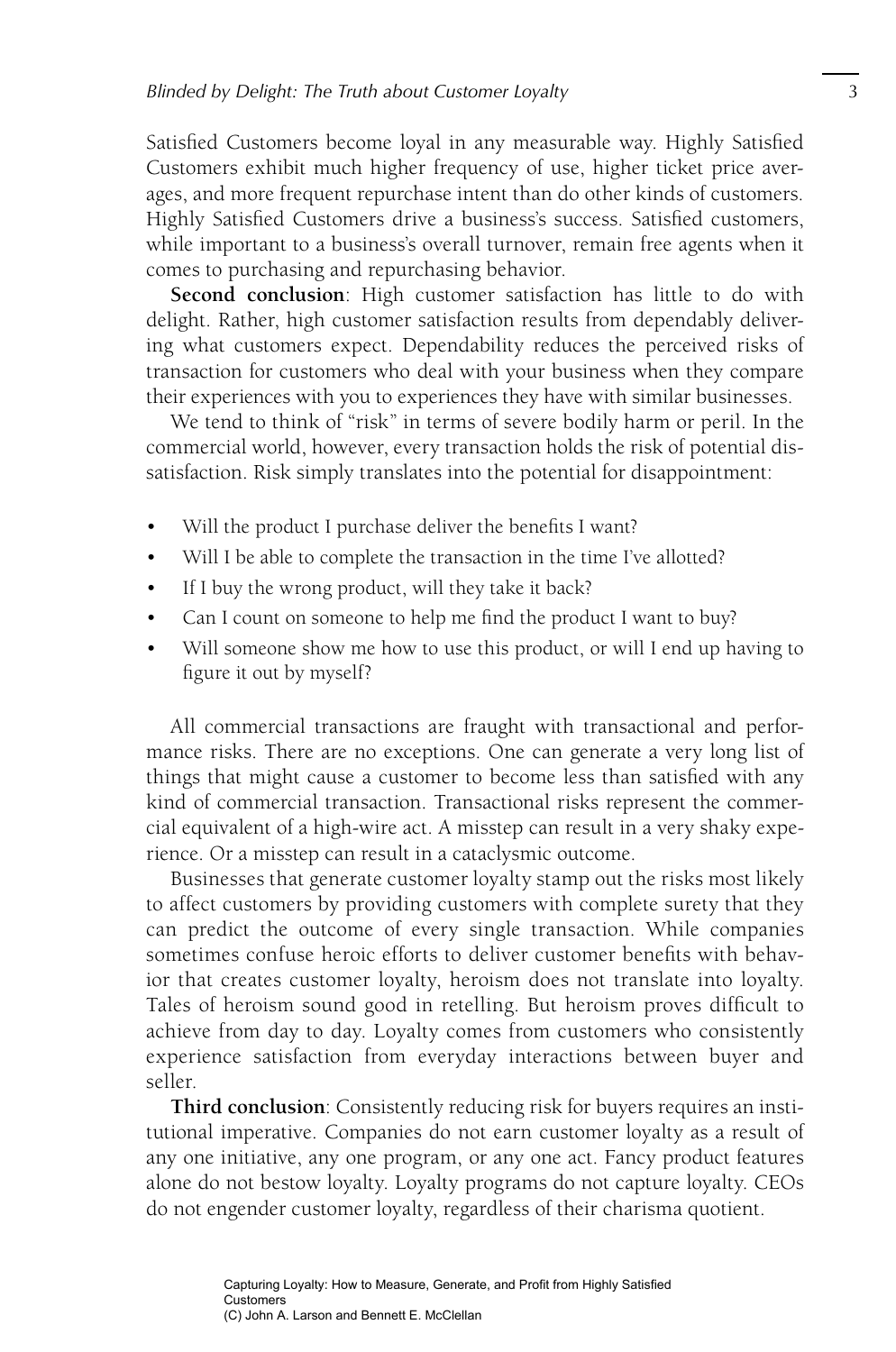Neither Apple, Starbucks, nor the McDonald's Corporation grew fanatically loyal customers merely because the iPod has great functionality, your tenth Venti Macchiato comes free, or they serve french fries that are a challenge to stop eating. Companies can only earn loyalty over time by consistently delivering what matters most to their customers: satisfaction. Apple, Starbucks, and McDonald's have made delivering consistent customer satisfaction their institutional imperatives—if not their religions—from product conceptualization through buyer enjoyment.

Once you accept the principles of what makes customers loyal, the prescription for measuring, generating, and profiting from customer loyalty becomes straightforward. You need to discover where satisfied customers perceive risk in their relationships with your company. You then need to objectively, systematically, and energetically get rid of each and every one of those risks. Make no exceptions. Take out all the customer-perceived risks.

Building customer loyalty demands the elimination of all perceived transaction-related risks. Notice that I did not say, "reduce." I said—and I meant—"eliminate."

If you want to generate customer loyalty, you must align your entire organization to totally, completely, utterly get rid of the risks customers perceive in doing business with your enterprise. You need to wipe out the chances that satisfied customers ever experience disappointment with what you do or what you sell. No exceptions.

#### Mere Satisfaction Does Not Matter

The relationship between satisfaction and loyalty is not linear. If you do not generate Highly Satisfied Customers, you cannot generate customer loyalty. Most business people find this a difficult reality to embrace. Perhaps one can accept it at a cognitive level. But at a gut level, it just seems *wrong* .

Please understand: Satisfied customers may not harbor any particularly negative feelings or actual ill will toward your business. But the purchasing behaviors of satisfied customers do not differ enough from customers who express indifference to your products and services to warrant any distinction. In this respect, the occasional undercooked pizza can become nearly as toxic for a commercial relationship as the pizza that gives you the trots. No pizza-eating customer who receives either slice will ever return to that pizza shop.

I will explain how this phenomenon applies across a broad spectrum of businesses through case studies presented in the chapters that follow. However, until you identify the link between customer satisfaction and consistency of experience in your own business, you will most likely cling to your doubts. I therefore encourage you to use the customer surveys you conduct to test our theory.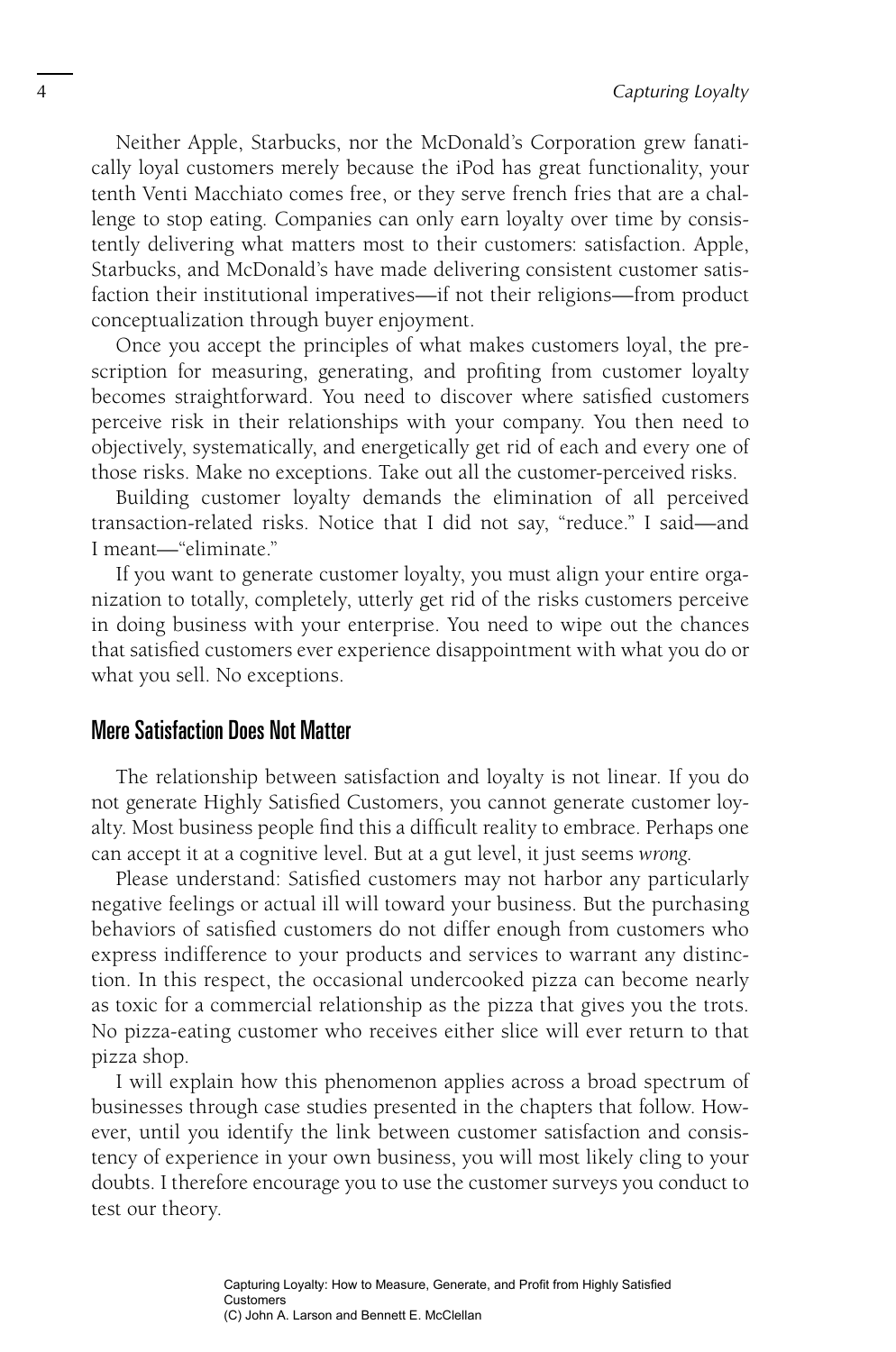Analyze the data. Correlate satisfaction scores with repeat business and revenues per customer. I have full confidence that you will see that your repeat business correlates highly with customers who report themselves as Highly Satisfied Customers. You will also see that there is little difference in repeat purchasing between customers who report themselves satisfied with your offerings and customers who report themselves as less than satisfied. I have yet to encounter a company whose customer base did not reconfirm this relationship. Once you see for yourself the relationship between satisfaction scores and loyalty behaviors, you will become convinced that only Highly Satisfied Customers merit treatment as loyal customers.

### Loyalty Programs Do Not Generate Loyalty

Customer loyalty programs have become another common but misdirected effort to garner customer loyalty. Customer loyalty programs generally consist of incentive programs that offer customers rewards, usually in the form of redeemable points, in exchange for patronage. The most common examples are credit cards with purchasing points or airline mileage points for additional travel. One typically redeems points earned for rebates, goods and services, or anything else that qualifies under the loyalty program.

Here's our bottom line on such loyalty programs: They do not create loyalty. Further, they often lead to confusion and suspicion. So-called loyalty programs are a misappropriation of the word loyalty. Instead of calling such programs "loyalty programs," we suggest calling them "fealty programs." Fealty is what the warlords of old required of their subjects in exchange for physical protection and economic benefits.

Real customer loyalty arises from a profound belief held by Highly Satisfied Customers that the companies to which they entrust their custom will not disappoint them. In contrast, fealty programs may shift spending among comparable competitors, but they do not generate loyalty. Customers who subscribe to loyalty programs direct their trade toward companies that have made them a conditional promise. The promise looks like this: *If* you give me a certain amount of business, *then and only then* I will give you a posttransaction reward for having done so.

Grahame R. Dowling and Mark Uncles provided some convincing empirical evidence that loyalty programs do not work to generate loyalty. In their study, "Do Loyalty Programs Work?,"<sup>2</sup> they concluded, "Most schemes do not fundamentally alter market structure." They further concluded that the loyalty programs they studied might help to preserve share among incumbents in an industry, but that they did so by increasing the cost of marketing spending.

While Dowling and Uncles did not completely condemn loyalty programs, their research highlights a number of the pitfalls I have come to associate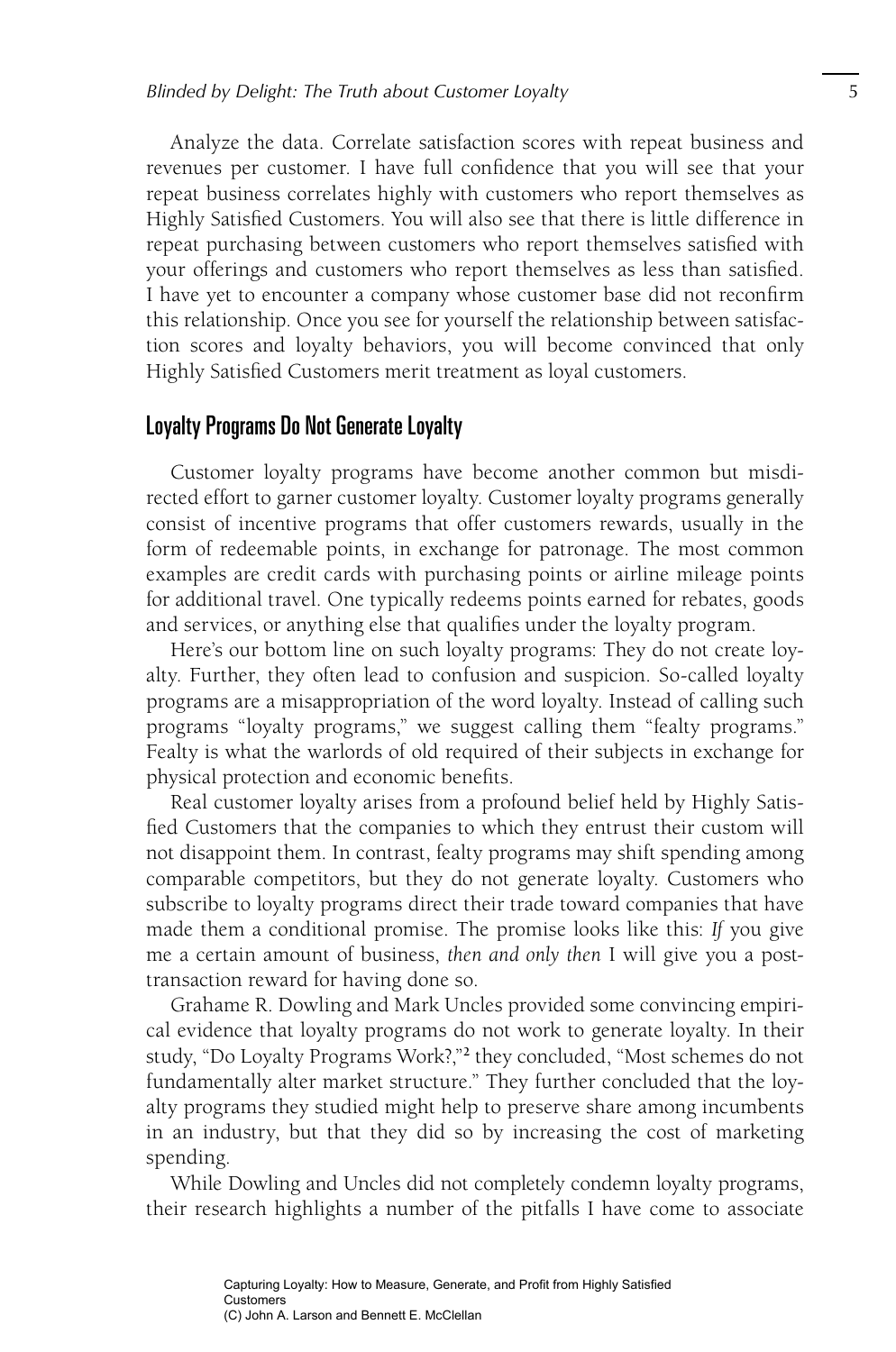with such programs. The main problem with loyalty programs is that they neither increase primary demand nor do they improve marketing efficiency. In other words, loyalty programs reduce industry profits and they do little to change the distribution of customer spending.

### Linking Consistent Satisfaction and Loyalty

In speculating about what makes customers loyal, you can easily make the mistake of believing you understand the relationship between how people feel and how they act. Logic dictates that increasing customer satisfaction better feelings—should lead to increasing levels of customer loyalty—more purchasing. The more customer satisfaction increases, the more customer loyalty should increase. Build customer satisfaction and you build customer loyalty. That just seems obvious, right?

However, loyalty does not work that way. Increasing customer satisfaction does next to nothing to increase customer loyalty until *your customers become*  Highly Satisfied Customers. This means you must achieve satisfaction ratings of 5 out of 5 for every factor that matters to your satisfied customers. In fact, customers who rate their satisfaction levels as 4 on a 5-point scale are not only less loyal than Highly Satisfied Customers, they are not loyal by any definition.

A colleague at the Xerox Corporation once disclosed to me that "There is a greater likelihood of someone walking in off the street to buy a paper copier than of us getting an existing 'satisfied' customer to repurchase from us."

I told him I did not believe it. My Xerox insider had the data to back up his claim. His data indicated that Xerox experienced a 15 percent likelihood that somebody who walked into a showroom would buy a copier. The likelihood that a customer who self-identified as merely satisfied would repurchase was 10 percent. Back in the day, a casual walk-in to a Xerox store showed more inclination to buy a copier than existing satisfied Xerox customers.

The data also indicated another anomaly: Highly Satisfied Customers registered an 80 percent likelihood of repurchase. Satisfied customers recorded a mere 10 percent likelihood of repurchase. That stunning difference really made me wonder what distinguishes satisfied customers from Highly Satisfied Customers. What created that huge gap in loyalty behavior?

#### Remove the Negative to Create the Positive

Most customer loyalty literature accentuates the positive: customer delight. Make the customer happy. Even better, make the customer deliriously happy. Then throw in heroism, givebacks, and whatever other gimmicks you can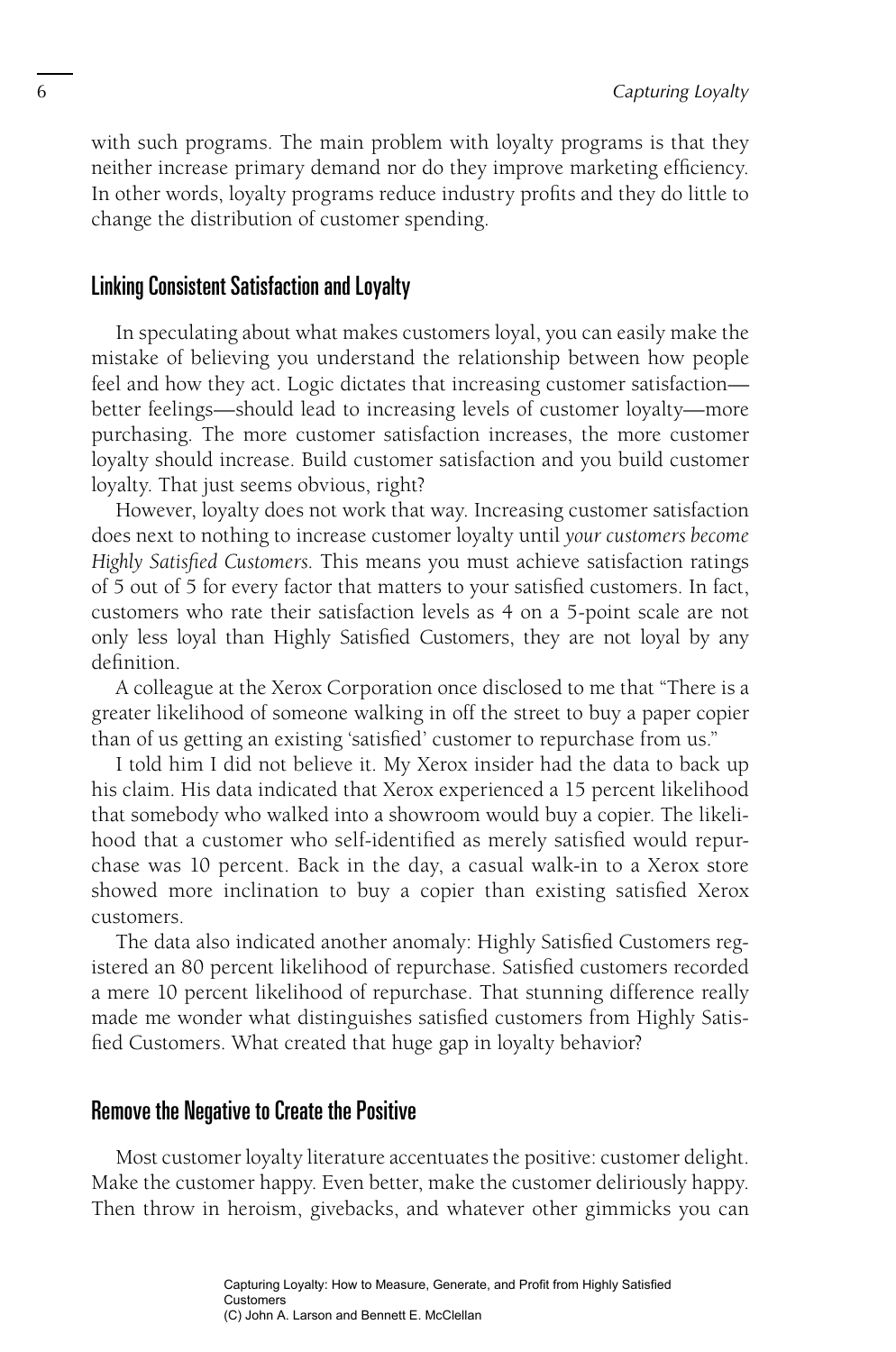conjure. In other words, most customer loyalty literature offers up loyalty as a product of positive affect: good, good, good vibrations. The underlying assumption is that when people feel good about you, they become loyal to you.

This sunny approach presents only part of the story, and in many ways it results in focusing on the wrong factors. It emphasizes happiness over all other factors. It's a nice theory. But it's mostly wishful thinking.

Loyalty also has a component of negative affect. Slight unhappiness leads to major gaps in loyalty. Your loyal customers feel no sense of unhappiness with you or with what they purchase from you. Further, your loyal customers perceive no possibility for becoming unhappy with you. That's a bit baffling. Yet, good psychological reasons exist for this seemingly quirky truth. We'll explain those as best we can in the pages that follow.

In statistical terms, we consistently see from customer satisfaction survey data that the presence of loyalty correlates to the absence of risk. We also see that businesspeople have trouble believing that satisfied customers are anything less than Highly Satisfied Customers who are just too shy to say it. Nobody wants to admit to inconsistency.

Admitting risk has negative connotations. Businesspeople don't like seeing their businesses as risky. Still, it comes down to this: You can add in all the positive stuff you hope will generate customer loyalty—give your customers all the love you feel it takes—but if you fail to take away the risks customers associate with your business, then you are not going to generate true customer loyalty. This book emphasizes the importance of taking out the risks that get in the way of making generally satisfied customers into avidly loyal customers. Or in other words, converting satisfied customers into Highly Satisfied Customers.

Readers of this book will probably agree with us that "loyalty is a good thing." You might also agree that it takes hard work to earn customer loyalty. Yet, only the rare businessperson will confess, "My business is fraught with risks for those customers who want to buy from me." What you need to understand is that occasional mess-ups create—in the minds of customers the possibility that the next interaction they have with you will also become messed up. Therefore, in the minds of your customers, *your business is fraught with the risk that you will fail to deliver exactly what they want.*

Rational people steer around avoidable risks. A satisfied customer perceives risk. A Highly Satisfied Customer no longer perceives the risk of dealing with your business. Highly Satisfied Customers believe, often with evangelical fervor, that the commercial interaction—whatever form it may take—will unfold exactly as expected, and that if something goes awry the organization will do absolutely whatever it takes to make amends. Customers who make the leap from 4s to 5s on the customer satisfaction scale not only feel better about you, they also feel more loyal to you. And once achieved, loyalty greatly increases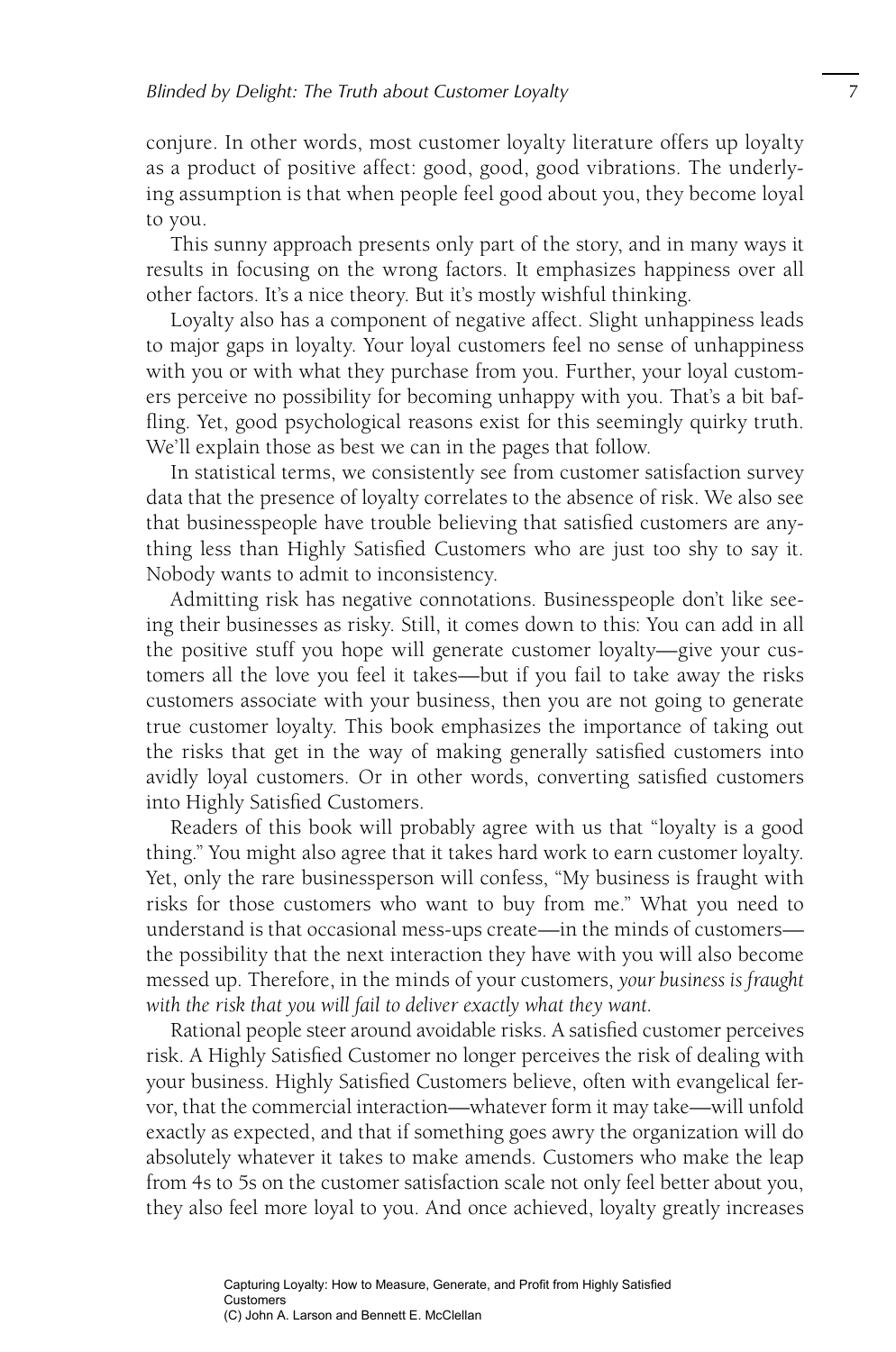the level of customer engagement with your company. Translation: Loyal customers make you more money than casual customers.

## Consistency: The Real Link between Customer Loyalty and Profitability

The relationship between satisfaction and loyalty turns out to be simple to state and complicated to achieve. Customer loyalty is a function of two sets of interacting factors:

- 1. How well you satisfy customer needs.
- 2. How consistently you eliminate the risks customers experience in dealing with your business.

We define this as a risk-free relationship. You need to understand how you can take the risk out of your business, so you can convert more satisfied customers into loyal customers. Once you understand what risks customers perceive, and you begin to take those risks out, you will not only bring more customers in, you will:

- Keep more of the customers you attract.
- Sell them more of the goods and services you offer.
- Get them to pay price premiums for your goods and services.
- Help them trade up to better products.
- Change customer behaviors to lower the cost of serving them while improving your effectiveness at doing that.
- Have customers go out of their way to patronize your business whenever they need what you provide.
- Convert customers into brand evangelists that praise your company and generate the most credible recommendations for doing business with you.

The financial implications of achieving risk-free relationships, as evidenced by realizing the benefits listed above, are more than attractive enough to merit the effort required to give your business the institutional imperative (discussed in Chapter 15) to achieve risk-free customer relationships.

We don't see any fundamental incompatibility between the popular theories of customer loyalty and our own risk-free theory. Many of the ideas for generating customer loyalty also lead to reducing risks for customers. But focusing on eliminating customer-perceived risk—fanatically and consistently—gives you the most reliable way to convert your merely satisfied customers into Highly Satisfied Customers who become loyal to your business. Those customers contribute the most to your bottom line.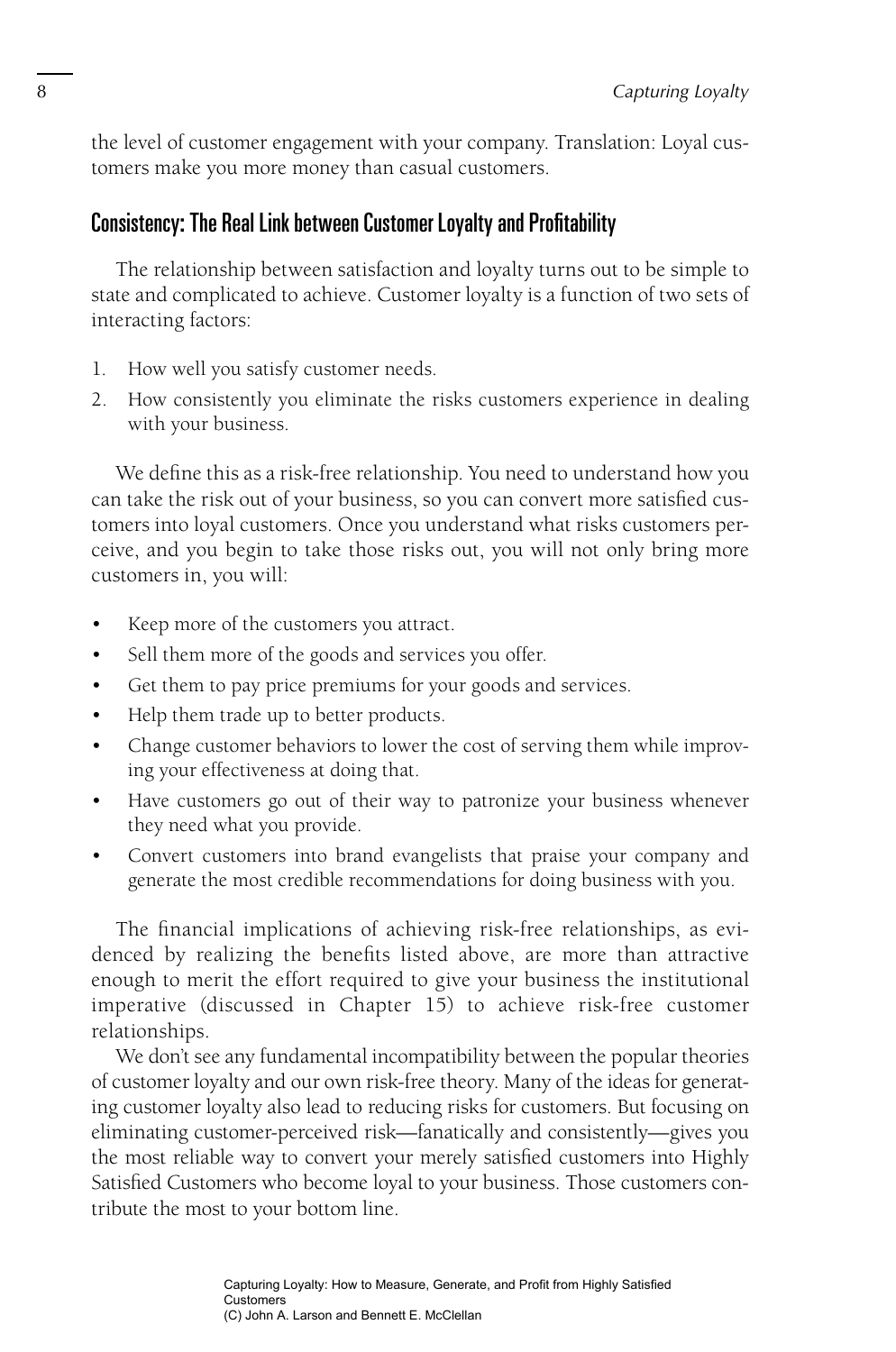Theories linking customer loyalty with charming customers, delighting customers, fulfilling the customer's every need, and all the other "get close to the customer" theories provide a useful starting point. They do not reliably predict customer loyalty.

Fulfilling customers' needs is necessary. It is just not sufficient to generate customer loyalty. Even occasionally delighting customers is not sufficient to generate loyal customers. To make generally satisfied customers loyal, you have to remove the risk for those customers of ever having a disappointing experience. Loyalty comes when you satisfy customer needs, absolutely every time. That is the essence of what it means to provide risk-free customer experiences.

#### How Focusing on Taking Risk out Helped Turn Protropin Around

Let's go back to David Perkins and Protropin. How did applying the principles for generating customer loyalty apply to the dramatic reversal in sales of Protropin?

The first step involved conducting a satisfaction survey of customers. Protropin's customers, as for all prescription drugs, are physicians who prescribe drugs and the staff who work in their offices. Patients and their parents, while the beneficiaries of Protropin, do not represent the pharmaceutical company's customers. The satisfaction survey aimed at determining the physician's key needs and pain points.

The survey revealed that because the GHd treatment was very expensive about \$40,000 a year—insurers tended to take great care in approving coverage. Taking "great care" for an insurance company meant delaying payment to the physician by up to a year. However, waiting for insurance approval is not an option once a physician determines the need to treat a child with GHd. Each month's delay translates into a lesser height at maturity. Medical professionals regard delay in treating GHd as an unacceptable option.

Doctors therefore ended up fronting the money for GHd treatment for their patients until reimbursement could be approved. Delays in payment, and the possibility of payment denial, represented a tremendous customer risk for the physician. Doctors typically put themselves on the hook for an awful lot of reimbursement money that might never come. The problem faced by these physicians clearly demonstrated the rift between medical ethics and medical practice economics.

The survey data suggested that physicians who treated GHd would value assistance with interacting with insurance companies to help them through the inevitably complex treatment approval process. While the risk of nonpayment was not directly linked to anything Genentech did, it was a risk associated with the purchase of the products Genentech sold. There is a